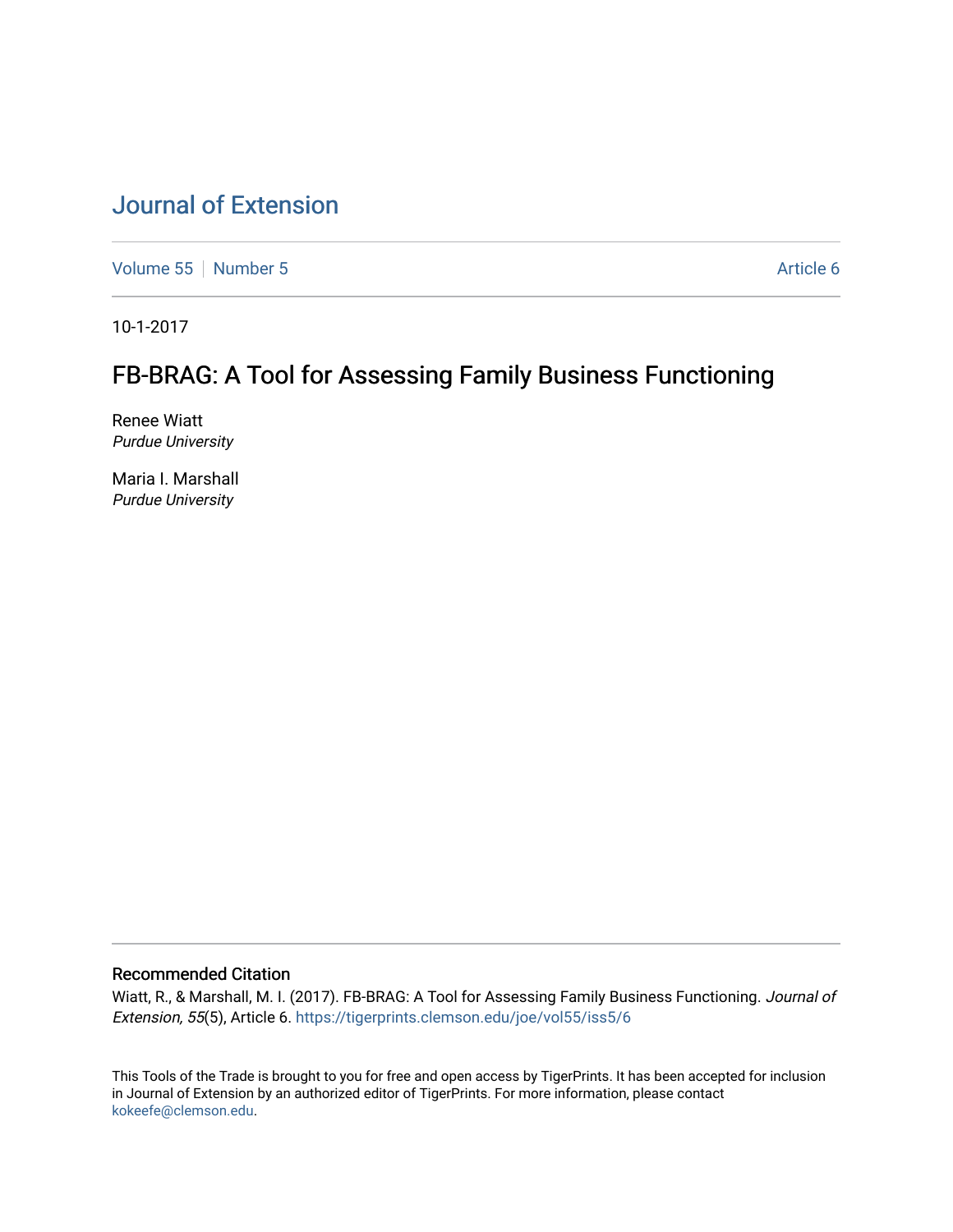

**October 2017 Volume 55 Number 5 Article # 5TOT10 Tools of the Trade**

# **FB-BRAG: A Tool for Assessing Family Business Functioning**

#### **Abstract**

Understanding a family business from the multiple viewpoints of family and business stakeholders can help enhance communication, ultimately improving overall functioning of the family business. The FB-BRAG is an easyto-understand tool that can be used by family businesses and family business practitioners alike. The results are easy to calculate and interpret and can be easily compared across members of the family business.

**Renee Wiatt** Family Business Management Specialist [reneewiatt@purdue.ed](mailto:cealexan@purdue.edu)  $u$  $u$  $u$ </u>

**Maria I. Marshall** Professor [mimarsha@purdue.ed](mailto:mimarsha@purdue.edu)  $u$  $u$  $u$ </u>

Department of Agricultural Economics Purdue University West Lafayette, Indiana

### **Introduction**

For those involved in a family business, the family and the business are constantly competing for limited amounts of time, attention, and resources. The FB-BRAG assessment tool allows users to measure family business functioning from a variety of viewpoints, in a way that holistically incorporates family and business functionality into one assessment. The questions on the FB-BRAG are modeled after Smilkstein's (1978) family APGAR and work APGAR assessments. APGAR assessments measure *a*daptability, *p*artnership, *g*rowth, *a*ffection, and *r*esolve (Smilkstein, 1978), whereas the FB-BRAG measures *f*amily/*b*usiness *b*alance, *r*esolve, *a*daptability, and *g*rowth. Another scale used in family business research is Björnberg and Nicholson's (2007) Family Climate Scales questionnaire, which contains 48 questions. Our aim was to create an assessment developed specifically for family businesses that would not be too cumbersome or time-consuming and would allow for easy comparison of responses across members of the family and the business. The result was the four-question FB-BRAG; the instrument and its scoring guide are provided in Appendixes A and B.

## **Validating the FB-BRAG**

To ensure that scores on the FB-BRAG would be appropriately differentiated across family businesses (i.e., that businesses would not all achieve a score of "highly functional," for example), we validated initial results from the FB-BRAG against existing data. We used data from two family business assessments having questions similar to the FB-BRAG: 712 responses from the 2012 Family Business Succession Survey (FBSS) (Marshall, Dobbins, Miller, Keeney, & Ayers, 2012) and 759 responses from the 2007 National Family Business Survey (NFBS) (Cooperative Regional Research Project, NE-167R, 2007). The FBSS involved rural family businesses in four Midwestern states, and the NFBS involved a national representative sample of family businesses. Questions 1–3 of the FB-BRAG align with items on the NFBS; question 4 of the FB-BRAG aligns with an item on the FBSS. We rescaled the responses from the FBSS and NFBS and then tabulated results so that the scoring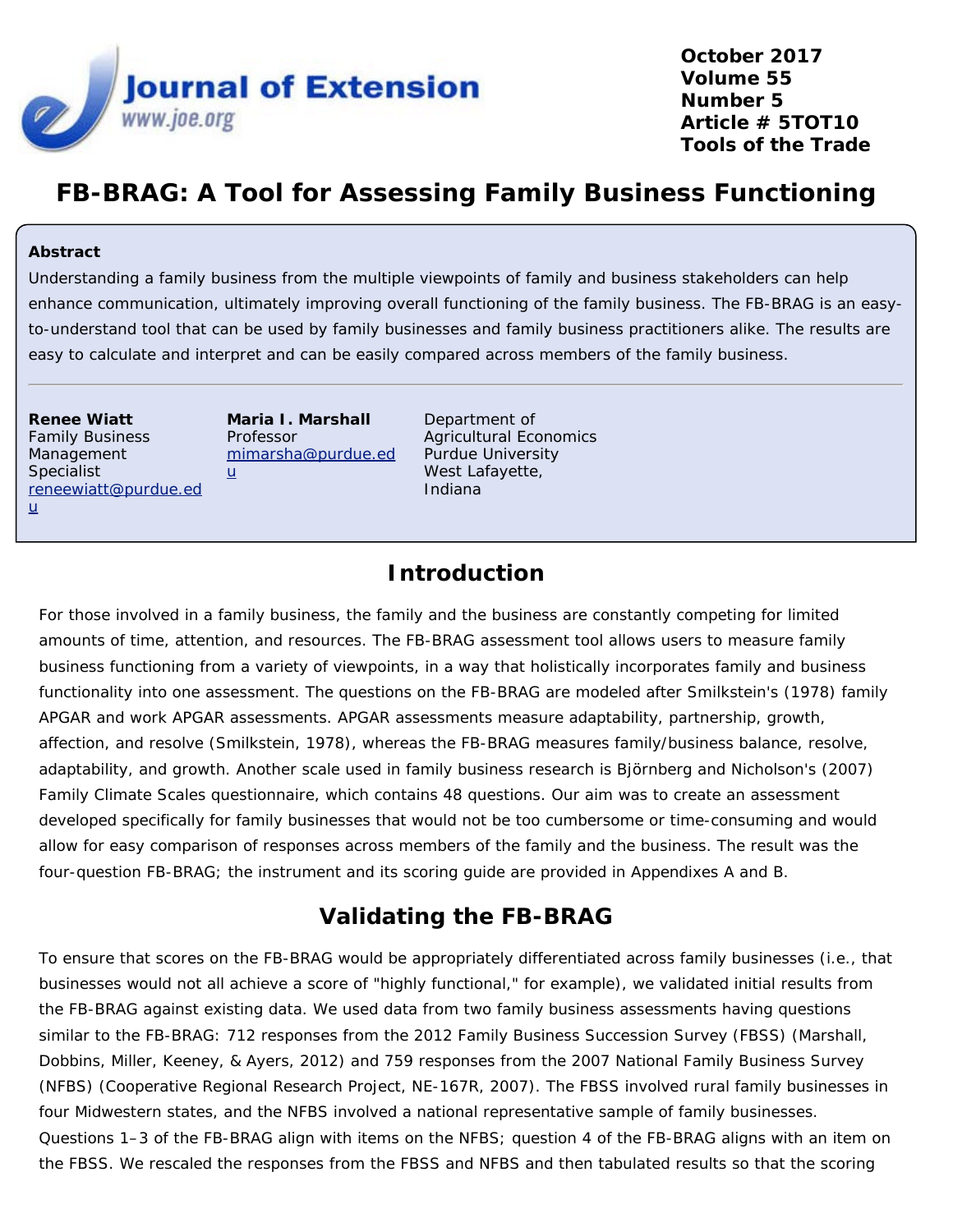scale would match that of the FB-BRAG. By comparing the data sets, we found that both surveys resulted in low rates for the "dysfunctional" category (1% for the FBSS and 3% for the NFBS). The FBSS and NFBS differed with regard to the "moderately dysfunctional" and "highly functional" categories. Results from the FBSS indicated that 54% of surveyed businesses were in the "moderately dysfunctional" category and 45% of businesses were in the "highly functional" category. For the NFBS, 30% of businesses were in the "moderately dysfunctional" category and 68% were in the "highly functional" category. Overall, the FB-BRAG results we used for comparison aligned with the existing data sets, as well as with previously studied APGAR scores, with most businesses falling into the "moderately dysfunctional" and "highly functional" categories.

## **Administering the FB-BRAG**

Administering the FB-BRAG (Appendix A) takes very little time and effort. Practitioners working with those involved in family businesses can give the one-page assessment form to participants so that they can record their answers to the four questions. The four questions focus on functionality and on satisfaction people gain from the intersection of the family and the business. Completing the FB-BRAG takes approximately 5 min.

After participants have completed the assessment, the practitioner can distribute the FB-BRAG scoring guide (Appendix B) so that each individual can score his or her assessment of the family business's functionality and then compare the outcome with those of coworkers and family members. As the scoring guide indicates, scores for the five response options range from 0 to 4: a "never" response receives 0 points, "hardly ever" receives 1 point, "some of the time" receives 2 points, "most of the time" receives 3 points, and "all of the time" receives 4 points. The total of the responses to the four questions is an overall score that coincides with an evaluation of "highly functional" (12–16 points), "moderately dysfunctional" (6–11 points), or "dysfunctional" (0–5 points).

#### **How the FB-BRAG Can Be Used to Analyze Family Business Health**

Danes and Stafford (2011) found that according to the NFBS data, family APGAR scores for family businesses increased over time from 1997 to 2007. We can interpret this finding to mean that businesses that presumably were successful (having survived from 1997 to 2007) had improved family functioning over time. The questions included in the FB-BRAG directly analyze three of the five properties of a traditional APGAR (adaptability, growth, and resolve). Question 1 measures adaptability, how family businesses adapt the use of resources between the family and the business when the business or its members are in times of stress or crisis (Smilkstein, 1978). Question 2 measures growth, the maturity of the family business as evidenced by members' shared support and direction (Smilkstein, 1978). Question 3 measures resolve of a family business, or the commitment of members of the family business to nurture and share with one another (Smilkstein, 1978). We added question 4 to capture family/business balance, the continuous-motion seesawing between resources and time for the family and for the business. Although this intersection may sometimes create conflict, the conflict can be healthful if the outcome is positive.

Kaplan, Nussbaum, Becker, Fowler, and Pitts (2009) found that many farm families they studied relied heavily on passive communication, which can easily be misconstrued and misunderstood. The FB-BRAG helps those involved in family businesses avoid passive communication by giving them a set of talking points. By comparing results of the FB-BRAG stemming from different viewpoints, members of a family business are able to identify areas in which they seem to be lacking, areas in which they are succeeding, and, most importantly, areas in which they have differing opinions. The members of the family business can celebrate their successes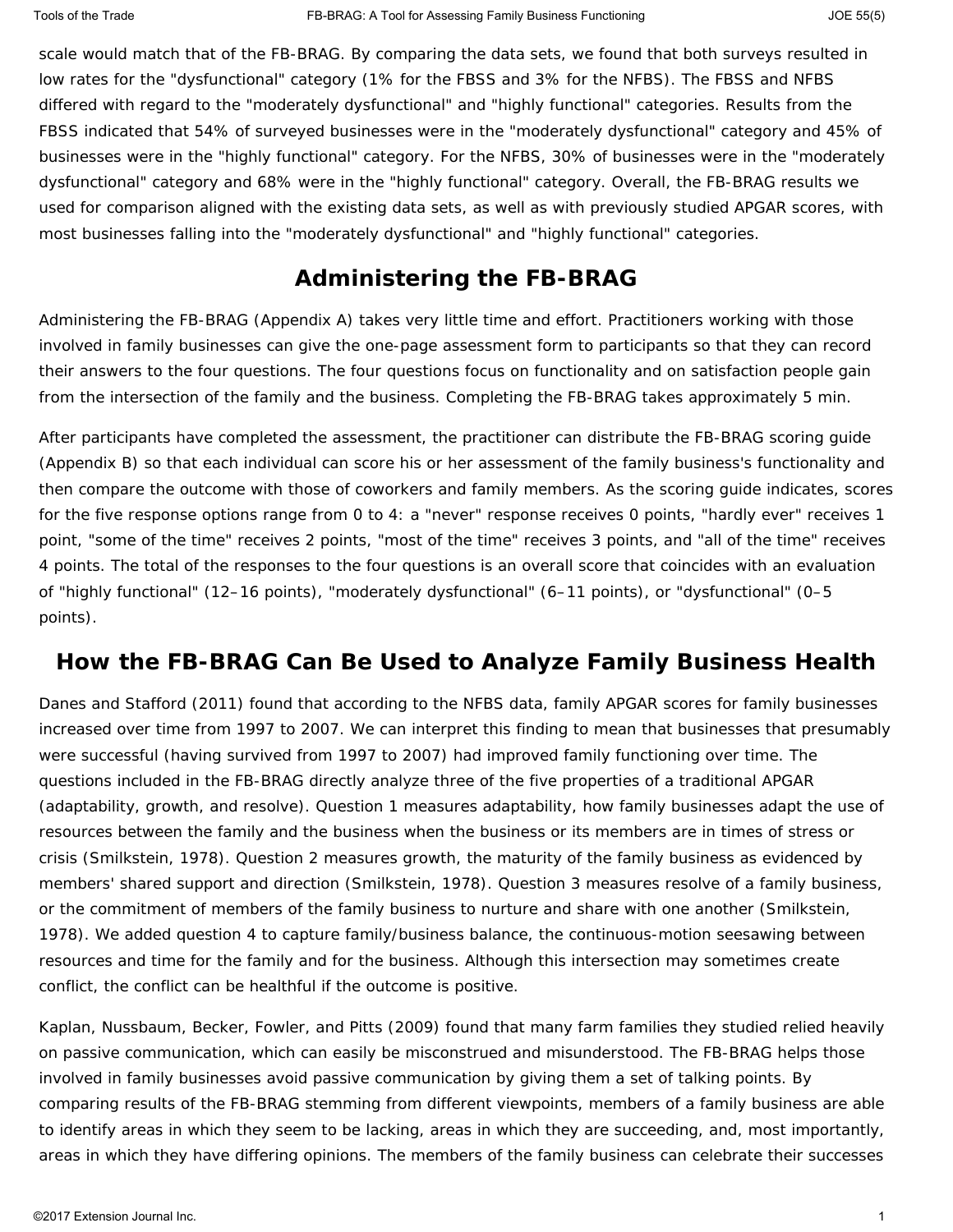while also exploring areas that need improvement. By exploring differences in responses and having associated numbers to refer to, family business members may be more comfortable expressing why they scored something as they did versus merely bringing up an issue without having a prompt.

#### **Acknowledgments**

This article reports results from the Cooperative Regional Research Project NE-167R, Family Businesses: Interactions of Work and Family Spheres, partially supported by the Cooperative States Research, Education, and Extension Service (CSREES); U.S. Department of Agriculture; Baruch College; and the experiment stations at the University of Arkansas, University of Hawaiʻi at Mānoa, University of Illinois, Purdue University (Indiana), Iowa State University, Oklahoma State University, University of Minnesota, Montana State University, Cornell University (New York), North Dakota State University, The Ohio State University, Utah State University, and University of Wisconsin–Madison.

This article reports results from the Intergenerational Transfer for Strong and Sustainable Small and Medium-Sized Farm Family Businesses Project, which was supported by Agricultural and Food Research Initiative Competitive Grant no. 2009-55618-05056 from the U.S. Department of Agriculture National Institute of Food and Agriculture.

#### **References**

Björnberg, A., & Nicholson, N. (2007). The family climate scales—Development of a new measure for use in family business research. *Family Business Review*, *20*(3), 229–246.

Cooperative Regional Research Project, NE-167R. (2007). *National family business survey*. Retrieved from <http://www.montana.edu/extensionecon/projectonfamilybusiness.html>

Danes, S. M., & Stafford, K. (2011). Family social capital as family business resilience capacity. In R. Sorenson, *Family business and social capital* (pp. 79–105). Cheltenham, UK: Edward Elgar.

Kaplan, M. S., Nussbaum, J. F, Becker, J. C., Fowler, C., & Pitts, M. (2009). Communication barriers to family farm succession planning. *Journal of Extension*, *47*(5), Article 5FEA8. Available at: <https://www.joe.org/joe/2009october/a8.php>

Marshall, M. I., Dobbins, C., Miller, W. A., Keeney, R., & Ayers, J. (2012). *Family business succession survey.* Unpublished raw data.

Smilkstein, G. (1978). The family APGAR: A proposal for a family function test and its use by physicians. *The Journal of Family Practice*, *6*(6), 1231–1239.

## **Appendix A**

## **FB-BRAG: A Family Business Functioning Assessment**

*Place a check mark in the box that corresponds to the answer of each question.*

|  |                   | Some   Most |     | All |
|--|-------------------|-------------|-----|-----|
|  |                   | of          | of  | of  |
|  | <b>I</b> Hardly I | the         | the | the |